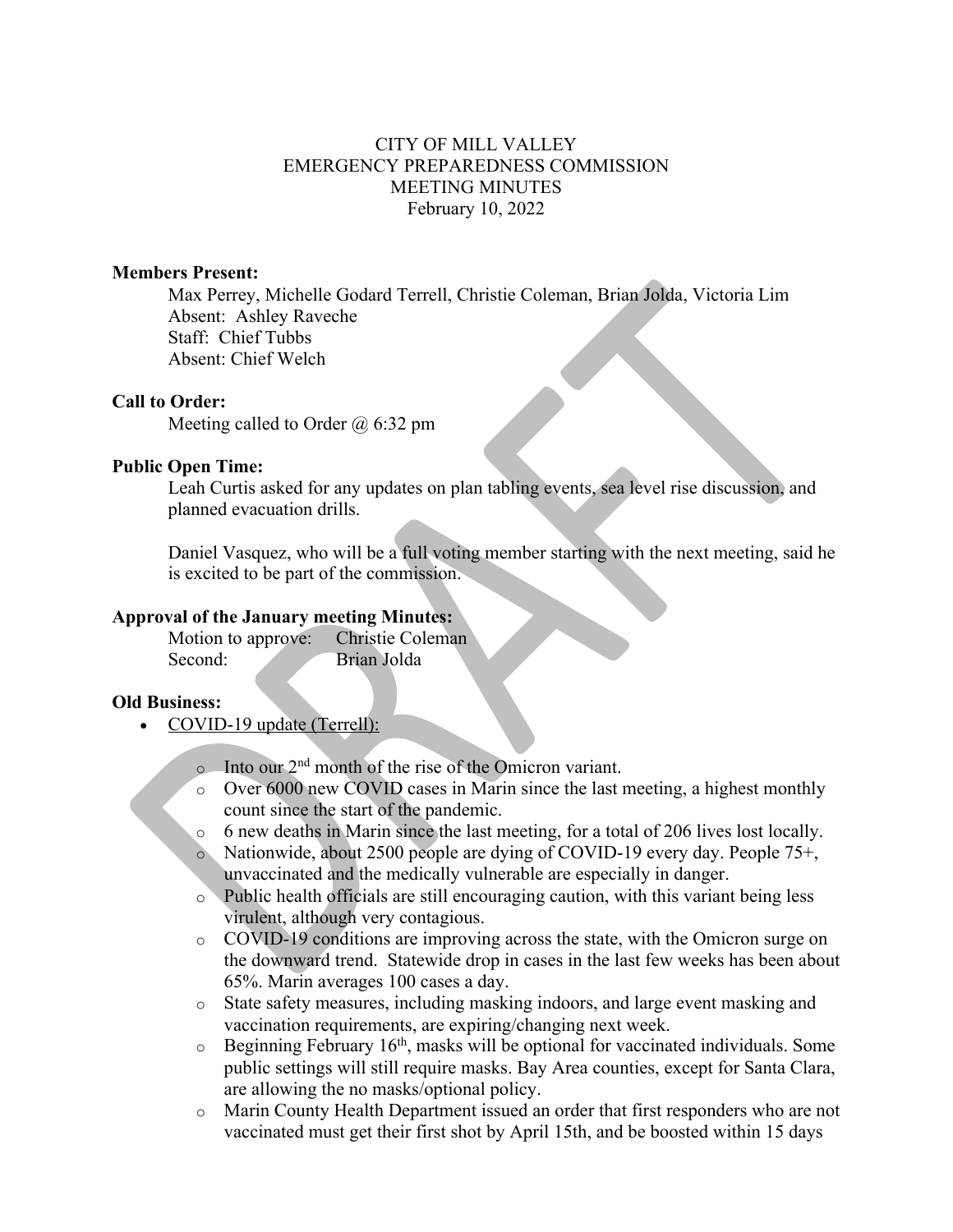of becoming eligible. The Health Order also describes an exemption process, and there is a legal discussion going on among Marin County first responder agencies.

- $\circ$  Marin County has the highest vaccination rates in the country 88% of eligible population is fully vaccinated.
- o Nationwide, hospitalization rates for children under 5 have increased more than 7 times. FDA is meeting next week about Pfizer vaccinations for children from 6 months to 4 years of age.
- o Public health and medical professionals continuing to push for vaccinations.
- Development plan/retreat for EPC strategic plan for 2023-2026 (Tubbs/Perrey)
	- o Last month EPC discussed putting this off for a couple months due to Omicron, and also because of bringing new members onboard.
	- o There will two meetings, one in the spring, one in the fall, with the intent to launch in 2023.
	- o Next steps coordinate with the Chair and the EPC to get the preferred dates, and then proceed into actual planning.
	- o It was proposed to add a social component, like a mixer.
	- o Must maximize community engagement, involve in planning process, have focus groups, survey, possibly at community events, etc
	- o Last planning process was done in 2018 to provide work plan for 2019 to 2022.
	- o Issues of flooding preparedness have been brough up by the community and supervisor Moulton-Peters.

# **New Business:**

- Planning the next large-scale evacuation drill (Perrey):
	- o The drill is expected to be held later this year.
	- o Mayor McCauley will be attending the March meeting of EPC, along with Police Chief Rick Navarro and Captain Lindsey Haynes.
	- o A different time and/or date are needed to accommodate the additional participants. The meeting will be on zoom. After discussion, it was agreed that the meeting will be on the same day as originally scheduled (March  $10<sup>th</sup>$ ) but will start at 5:30 pm and go until 7:30 pm. Chair Perrey will let Commissioner Raveche know.
- Discuss adjustments to the March 10th meeting (time or date) Discussed previously, item above.
- Preparedness for flooding and sea lever rise (Terrell)
	- o Supervisor Moulton-Peters, as well as members of the public, were interested in this topic. Currently, the residents get notifications of events, such as king tides or atmospheric rivers, and locations where residents can obtain sand bags.
	- o Need more activity, such as public messaging, in the area of sea level rise.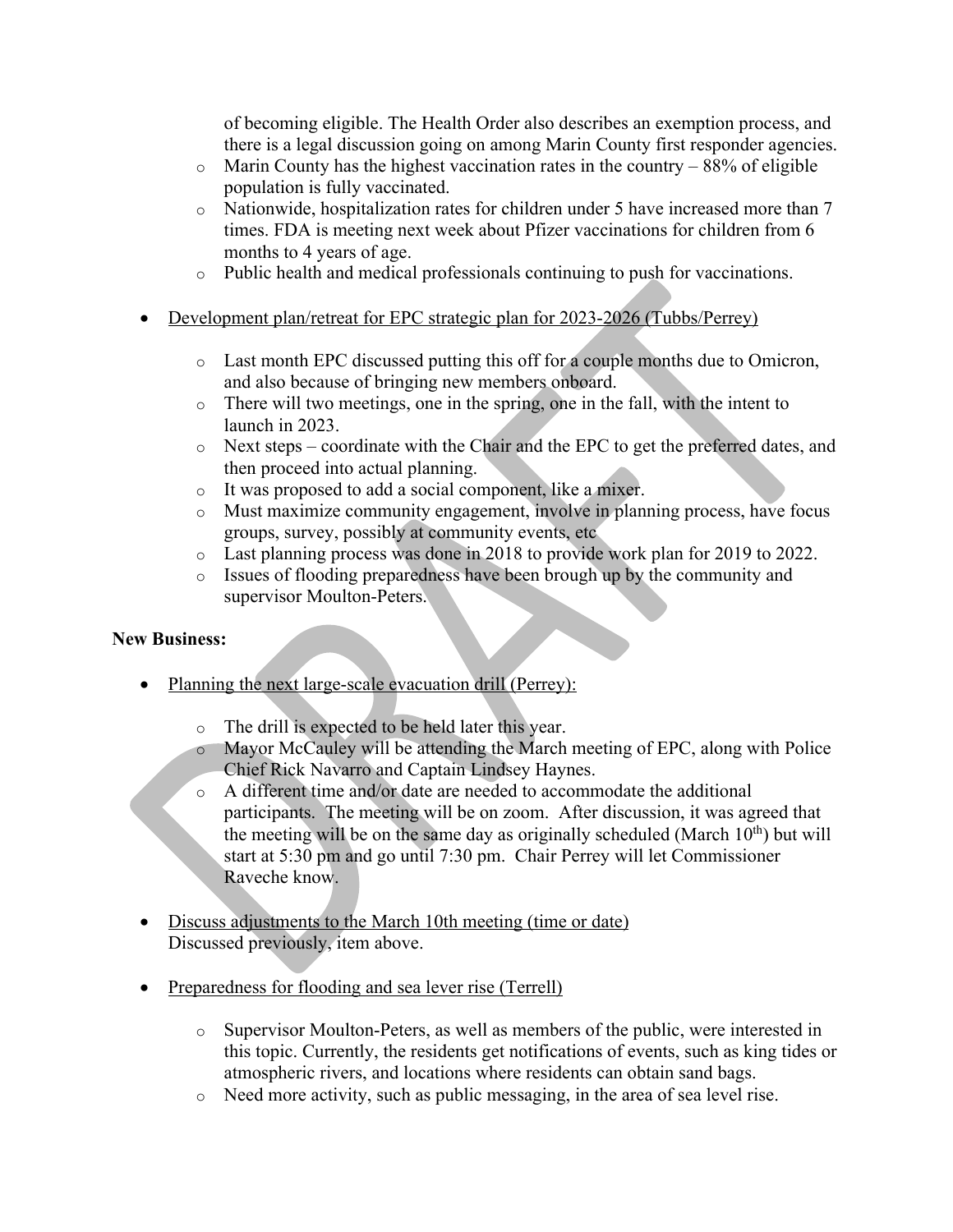- o Chair Perrey has recently connected with Gary Lyons, who is on the Flood Control District Board, and member of the County Disaster Council. They discussed connecting the various entities, also including the Southern Marin Disaster Council, that would be able to contribute to the discussion and the work.
- o Let's not forget about mud slides, illustrated by example of Montessori School.
- o This topic needs to be explored further.

Public Comment was made by Daniel Vasquez regarding his experience with responding to flooding disasters. He offered his knowledge to the group for further discussions.

Chair Perrey suggested reviewing existing Mill Valley EPC Subcommittees at the next meeting, including assignments and whether to add more, such as a Subcommittee on the sea level rise.

Commissioner Coleman, who works for the County DPW, will reach out to colleagues who are working on the plan related to this topic, and possibly get a copy of the plan. (future) Commissioner Vasquez will assist her with review. Chair Perrey requested that Commissioner Coleman present something at the next meeting. Commissioner Coleman mentioned she googled the County Flood Control resources, and there is a lot of information, maps, plans, etc.

- National Wildfire Community Preparedness Day
	- o The date is May 7th, 2022.
	- o There is no specific plan at this time, but staff will share any new plans with the Commission.
	- o Historically, there have been a large-scale Evacuation Drill in early May. EPC will be discussing a city-wide evacuation drill at the next meeting.
	- o Commissioner Perry solicited for ideas. Commissioner Coleman suggested a smaller scale drill at Blithedale Canyon if the Miller Drill happens before. The drill on Miller Ave was a drill that was planned but didn't happen last year. Commissioner Coleman is to connect with Chief Welch offline.
	- Commissioner Terrell would like to see what happens with the large evacuation drill first, as that could possibly occur in May. If so, we would add extra messaging around that event.
- Subcommittee Reports:

Chair Perrey commented that at the next meeting, the Committee assignments can be updated, added to, or otherwise modified.

- o Finance (Jolda):
	- Nothing to report.
	- Per Commissioner Lim need to remove Zachary Papale's name.
	- Commissioner Lim offering to help on Finance committee, and it was suggested she connect with Chief Welch.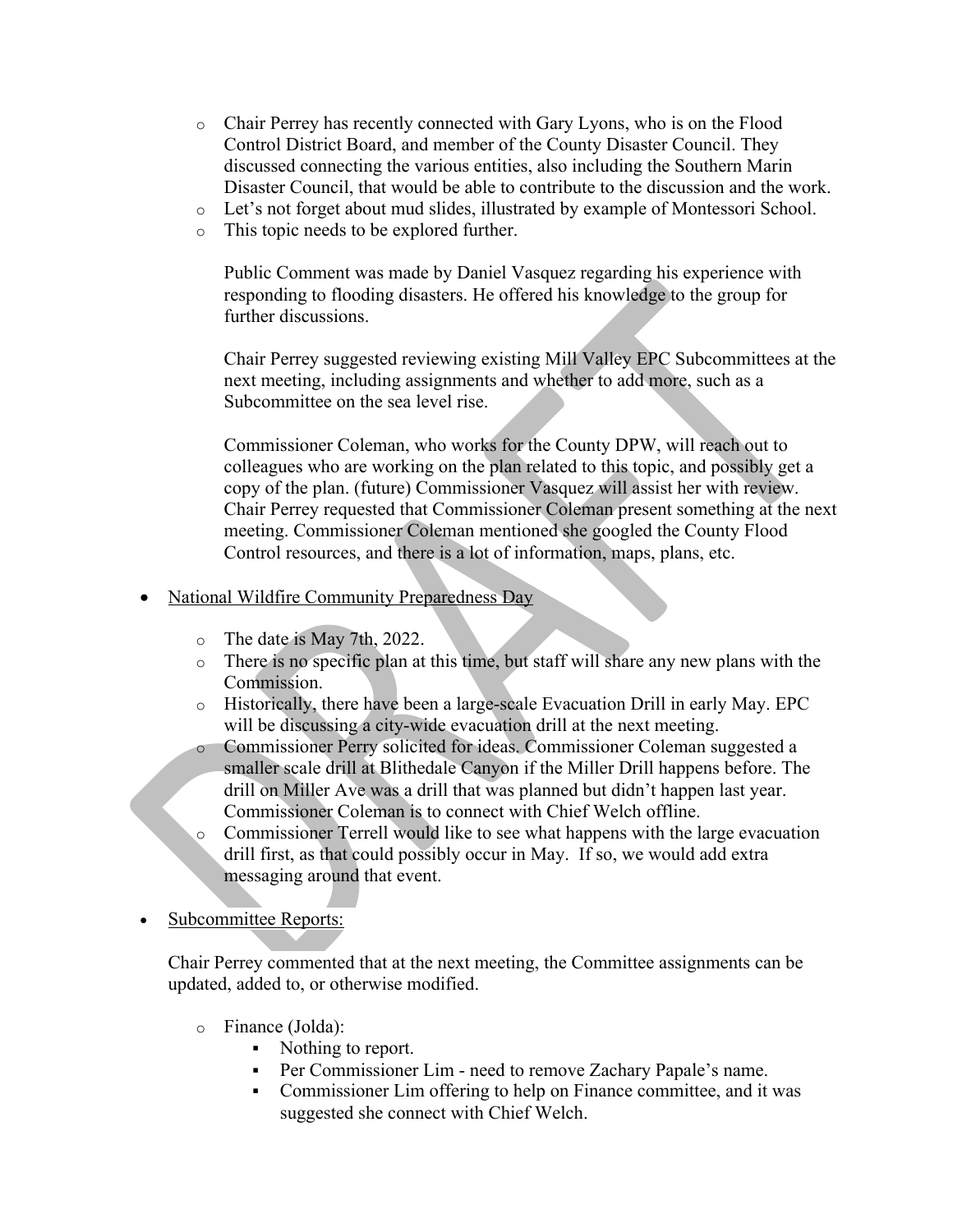- Chair Perrey would like each meeting to have an update on account balance. This will assist with financial planning, such as minimizing retroactive requests for funds. We should utilize funds that are provided each FY, otherwise it could affect future budget.
- o Communications (Terrell/Lim):
	- § Report on social media (Terrell) Tweeted about emergency preparedness over 40 times, including original content and re-tweets from fire department partners. Topics include fire safety, fire smart landscapes, defensible space, LRAD, COVID-19 safety info, earthquake safety, storm tips, and how to make sure to get emergency alerts, when a phone is on "do not disturb" setting.
	- Facebook, approximately 18 posts with 2500 views.
	- Commissioner Terrell is now the one contributor to the communications efforts, so we may need to add someone to this subcommittee. Should have 3 people.
	- § Commissioner Terrell would like to share new ideas, such as flyers and handouts, with any additional Committee members.

Mr. Vasquez suggested involving younger constituents, such as Tam High students.

## o NRG/CERT (Terrell/Perrey):

- § Southern Marin CERT has been meeting regularly in the past month.
- § Restructured leadership committee
- Determine/update mission and goals.
- § How to move forward now that we expanded past Mill Valley borders.
- Looking at more training and focus on teen CERTs, and promoting engagement in less active areas.
- Had first call-out for the year, to help with traffic management during the Little League parade.
- For NRGs, Elaine Wilkinson, the NRG coordinator, is in this meeting tonight to provide an update, see below.
- § Chair Perrey asked about geographic boundaries of Southern Marin CERT. Ms. Wilkinson responded that it contains SMFD and MVFD territory, plus Sausalito Floating Homes and Marin City. In total, those include about 42,000 residents.
- o Equity (Perrey):
	- Last month Commissioners Perrey and Raveche conducted outreach with regard to spreading information about the COVID-19 test distribution provided by the Biden administration. The outreach particularly focused on Marin city.
- o Southern Marin Disaster Council (Terrell/Perrey):
	- Great meeting last month. Water District gave an update on drought.
	- § Update from Commissioner Raveche on the Good Neighbor Guide.
	- Presentation from Ms. Wilkinson on the NRG program.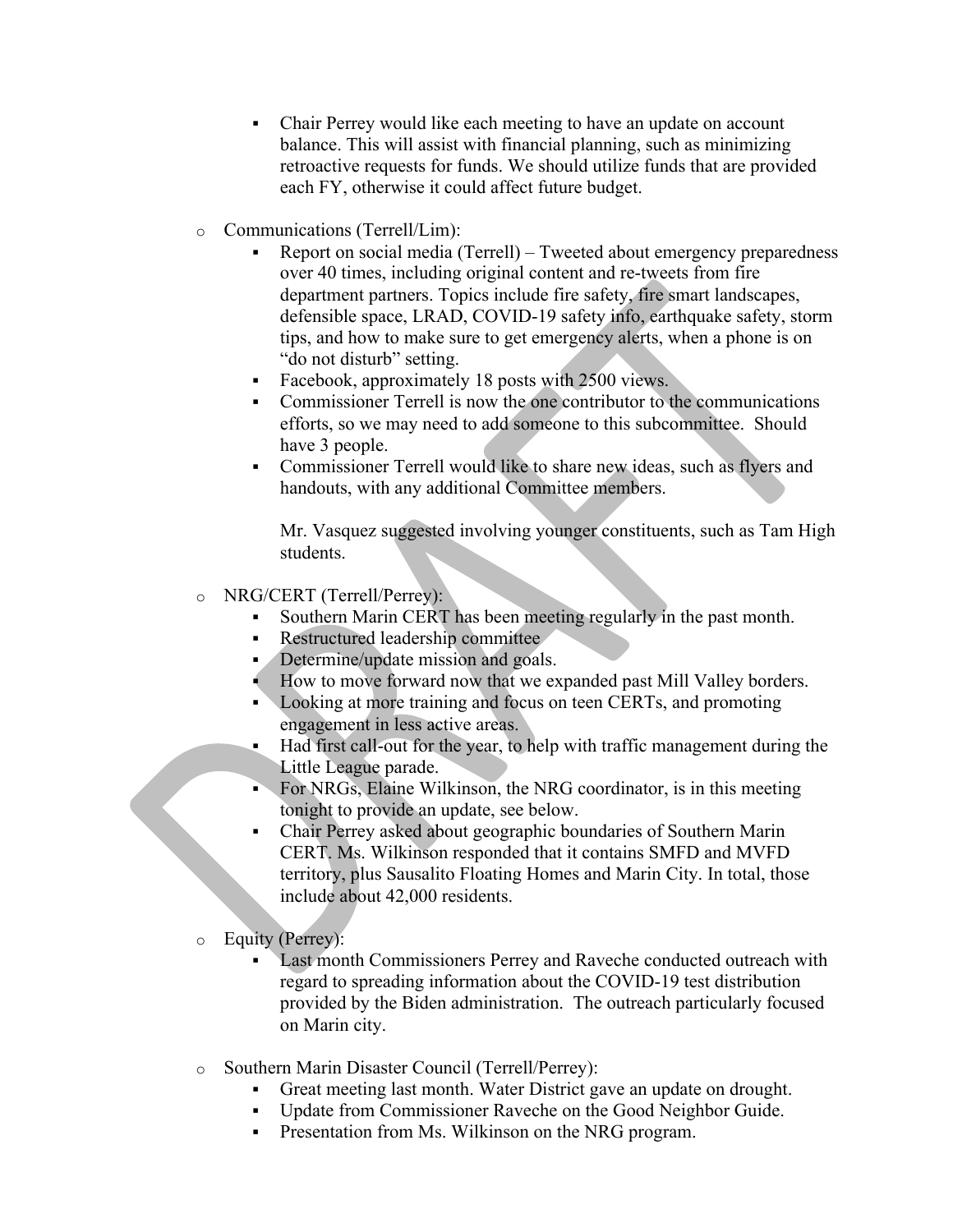- Next Southern Marin Disaster Council meeting is on April 21<sup>st</sup>, from 5 pm to 6:30 pm. Commissioners are encouraged to attend.
- o Evacuation Drill Planning (Coleman/Jolda/Terrell):
	- This was covered earlier in the meeting.
- o Community Partnerships (Terrell/Raveche/Lim):
	- Finally have someone at MV School District to take charge of emergency preparedness in schools.
	- Members across 6 school sites will meet next month. Agenda items will include prioritizing staff training, and standardizing equipment and supplies in all emergency containers.
	- Omicron caused cancellation of the large-scale Tam High drill that was planned for this winter. We plan to do it this spring.
	- Ready Marin Business materials need to be updated this year, Commissioner Lim is working on this, and would like assistance, if anyone is interested.
- o Website Update (Coleman/Lim):
	- Project complete.
	- This subcommittee can be removed for next month.

# **City Staff Reports (Tubbs)**

- Finished interview process for the Marin County Emergency Coordinator Position. We have a solid candidate, entering into the next hiring phase, including background.
- Finishing up job description for the Mill Valley Community Engagement and Preparedness Coordinator. Plan to open recruitment next week.
- MWPA Update
	- o Beginning preparations for the next fiscal year and project schedule.
	- o Technical Advisory Committee reviews the work that was done, as well as CWPP and other relevant documents and makes project proposals, which are forwarded to Operations Committee.
	- o Proposals are subsequently sent to the Finance Committee, and then the Governing Board.
	- o MWPA has been working on putting their documentation on the web for the public. They plan to deploy this tool this year.
- Commissioner Terrell asked to provide an update on the CERT planning retreat. She referred to the CERT report that she had previously presented in this meeting. There is no in person retreat yet, but the plan is to get one set up this spring.
- NRG Coordinator Elaine Wilkinson update.
	- o Have been working on expanding outreach.
	- o Communication with residents in Enchanted Knolls. They currently have a Community Safety Team (CST), and starting to organize into an NRG.